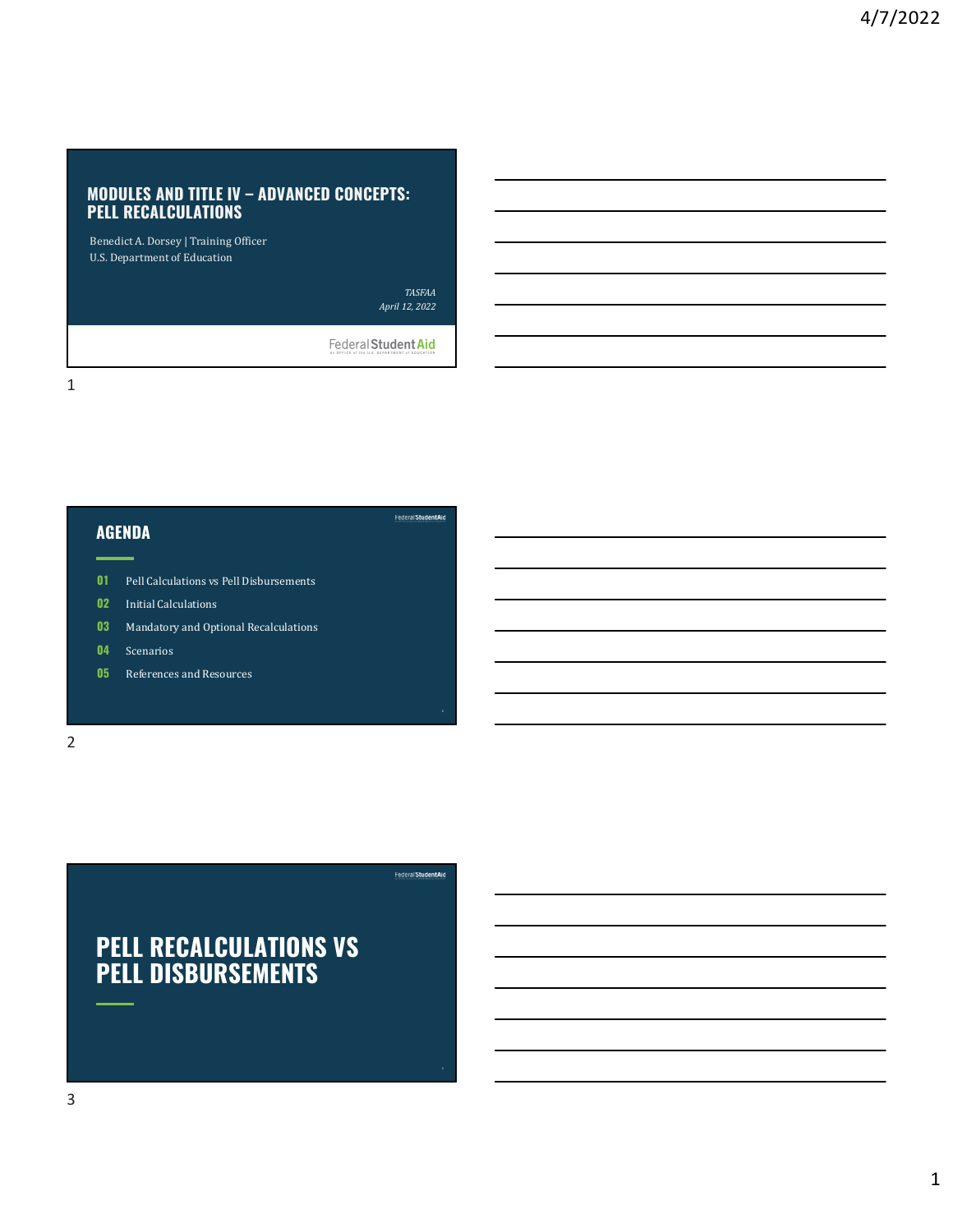### PELL CALCULATIONS VS PELL DISBURSEMENTS

- Some schools choose to pay the disbursement for a payment period in installments
- $\frac{1}{2}$  at the beginning of the payment period and  $\frac{1}{2}$  when the student begins Module 2, for example

Federal Student Aid

Federal StudentAid

4

5

• This is not a recalculation

4

### PELL CALCULATIONS VS PELL DISBURSEMENTS

- Student always had the enrollment status that the student started at, or had locked in, and substantiated with attendance
- Disbursement for that enrollment status is being paid in installments
	- School choice
	- Not an ED requirement

 $5<sub>5</sub>$ 



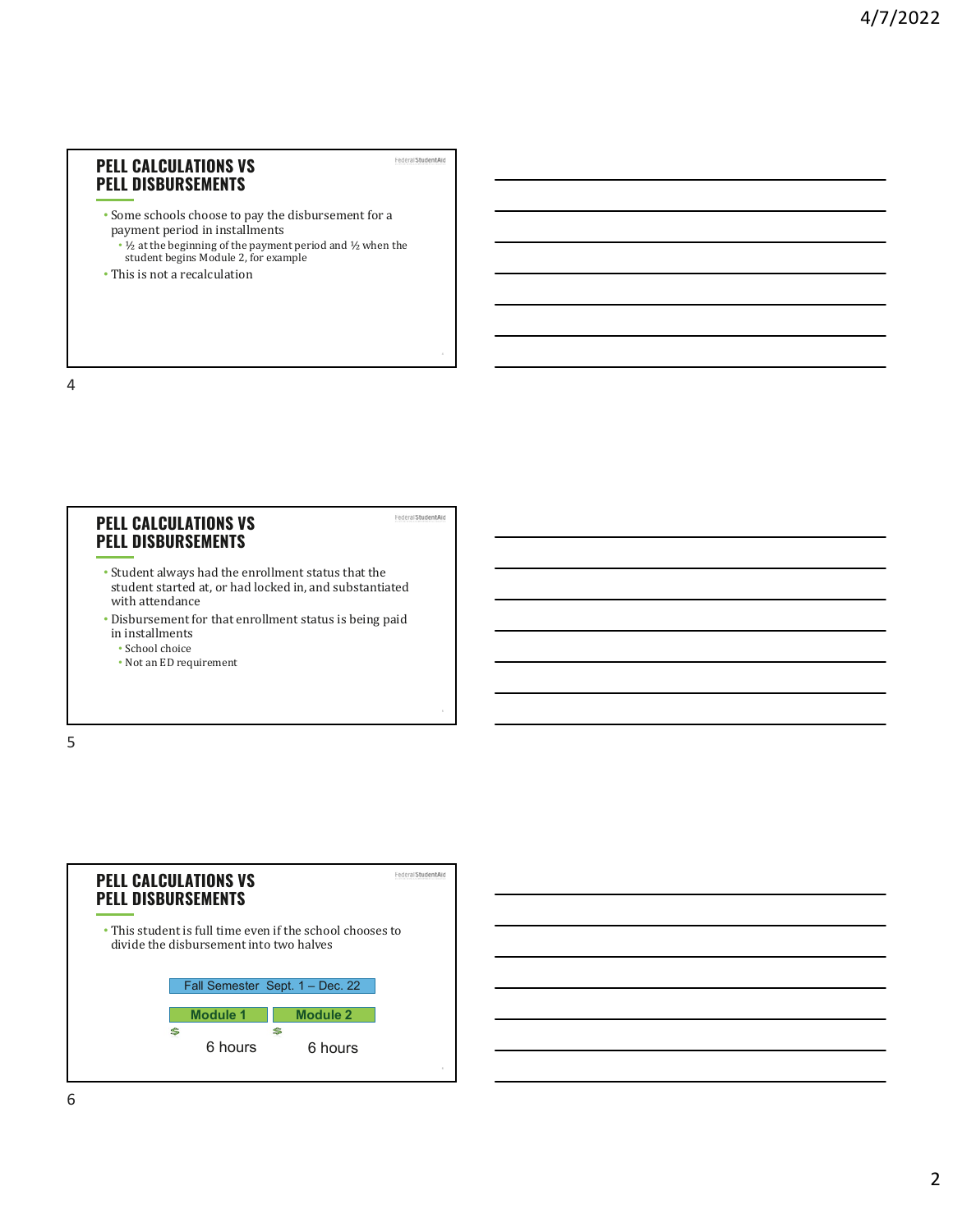# INITIAL CALCULATIONS

# INITIAL PELL CALCULATIONS

7

- Document the date that you initially calculate a student's Pell Grant
	- Earliest date is the date of receipt of an ED-produced EFC\*, such as on a SAR or ISIR (assuming the school has a documented or projected enrollment status for the student)

а постанување на селото на селото на селото на селото на селото на селото на селото на селото на селото на сел<br>Станување

Federal Student Aid

Federal Student Aid

a barat da kara kara ta 1980 a ƙasar Ingila. Yan ƙasar Ingila a ƙasar Ingila. Yan ƙasar Ingila a ƙasar Ingila.

\*Note: An ED-produced EFC may be an EFC from a SAR/ISIR, FAA Access, or FAFSA on the Web

8 and 2010 and 2010 and 2010 and 2010 and 2010 and 2010 and 2010 and 2010 and 2010 and 2010 and 2010 and 2010

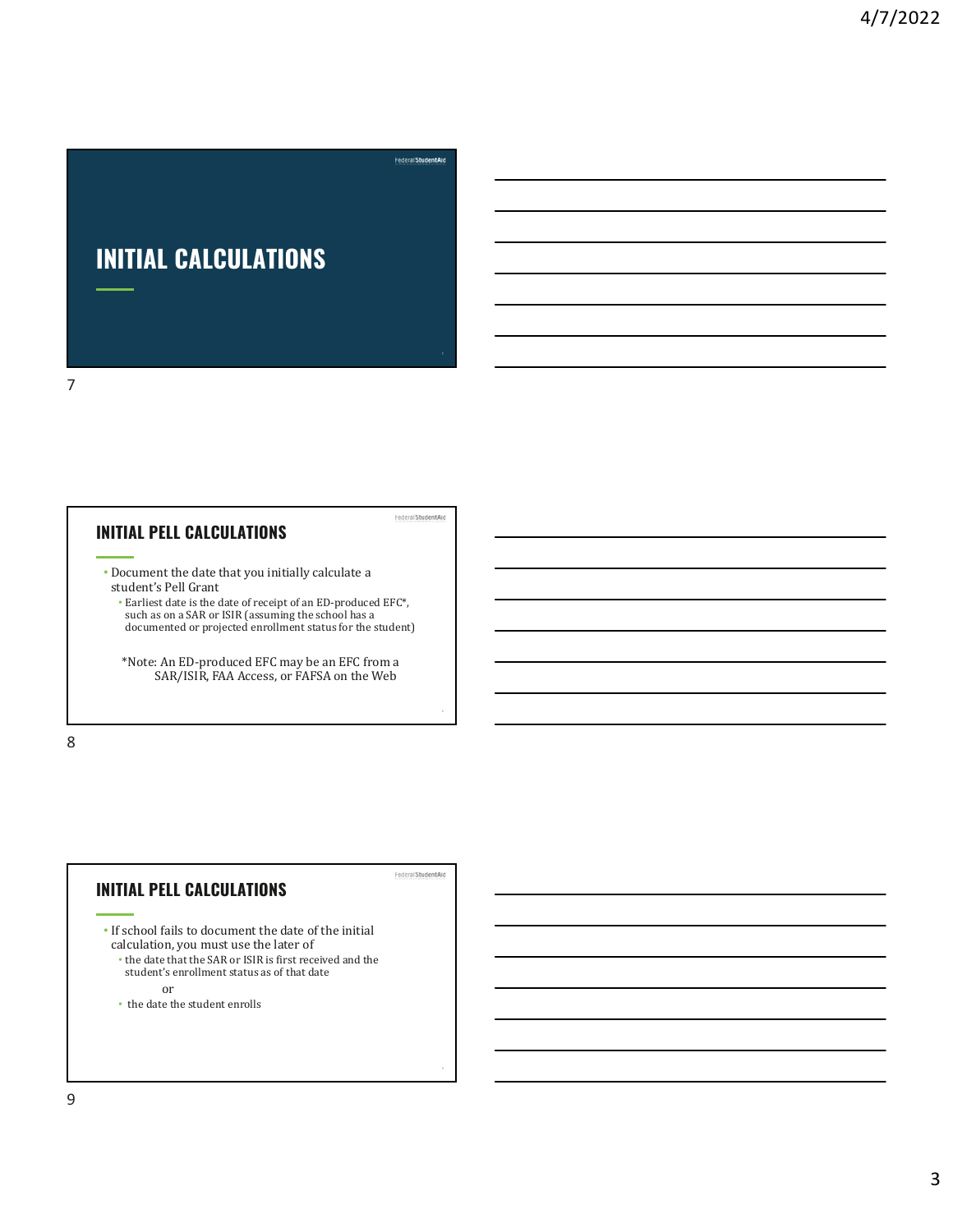# INITIAL PELL CALCULATIONS

• Your school is considered to have received the ISIR on the date it was processed

Federal Student Aid

 $10$ 

• This date is labeled "Processed Date" on the ISIR

10



### MANDATORY PELL RECALCULATIONS

- Student's enrollment status changes between payment periods
- Student's EFC changes
- Student does not begin attendance in coursework student's enrollment status
- Applies to
	- Pell<br>• TEACH
	- TEACH  **TEACH**
	- Iraq-Afghanistan Service Grant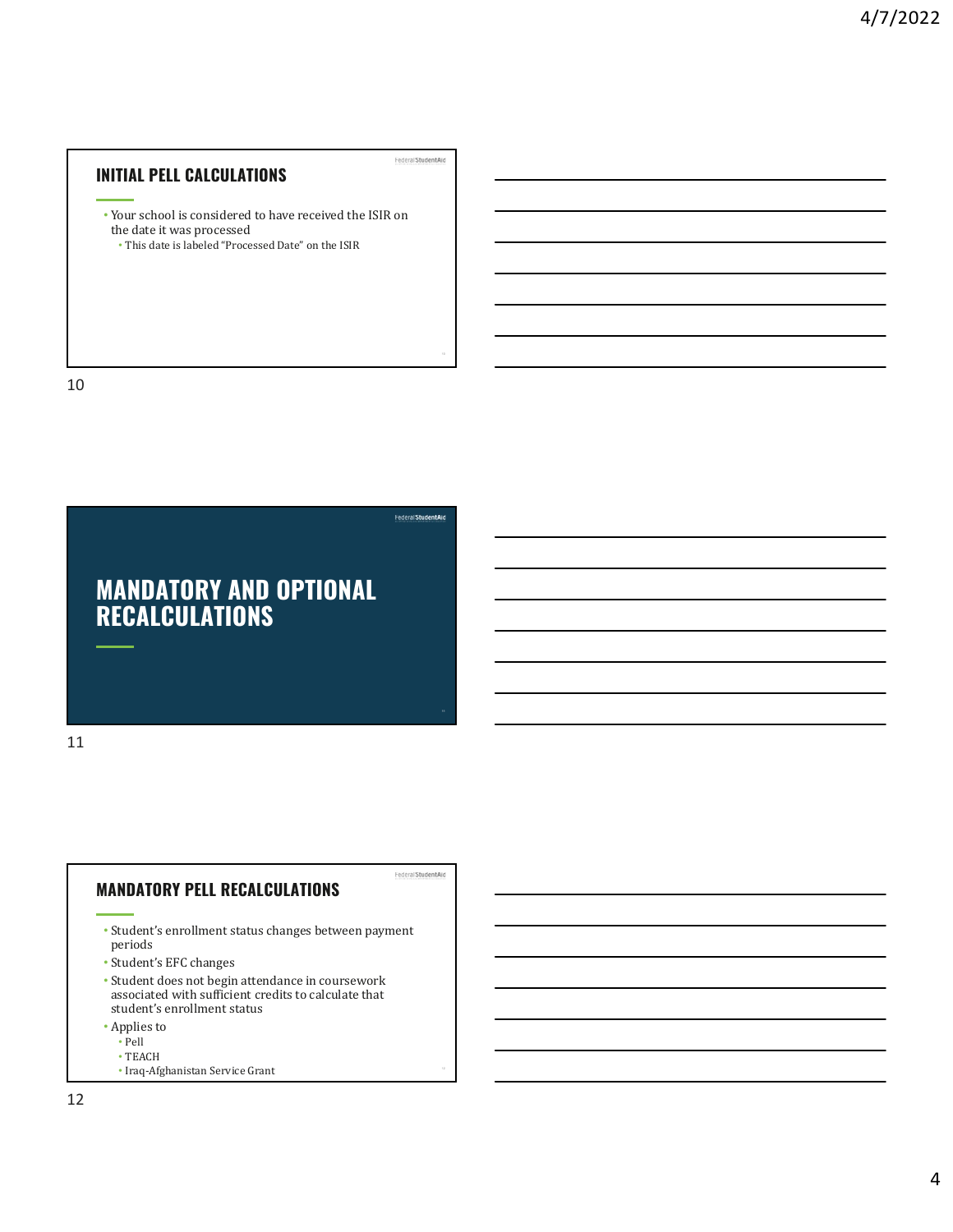## MANDATORY PELL RECALCULATIONS

• The reg continues but shifts to a mandatory recalc…

Federal StudentAid

FederalStudentAid

FederalStudentAid

• (ii) If a student's projected enrollment status changes during a payment period before the student begins attendance in all of his or her classes for that payment period, the institution shall recalculate the student's enrollment status to reflect only those classes for which the student actually began attendance

13

15<sub>15</sub>

13

## OPTIONAL PELL RECALCULATIONS

• 690.80(b) Change in enrollment status.

(2)(i) If the student's projected enrollment status changes during a payment period after the student has begun attendance in all of his or her classes for that payment period, the institution may (but is not required to) establish a policy under which the student's award for the payment period is recalculated. Any such recalculations must take into account any changes in the cost of attendance. If such a policy is established, it must apply to all students.

14

# OPTIONAL PELL RECALCULATIONS

- Some schools choose to have no Pell recalculation policy
	- They use the initial calculation and never recalculate
- Some choose to have a policy that establishes one Pell Recalculation Date (PRD) for each payment period
	- Many schools choose the drop/add deadline or use the census date but any date is ok to use in the policy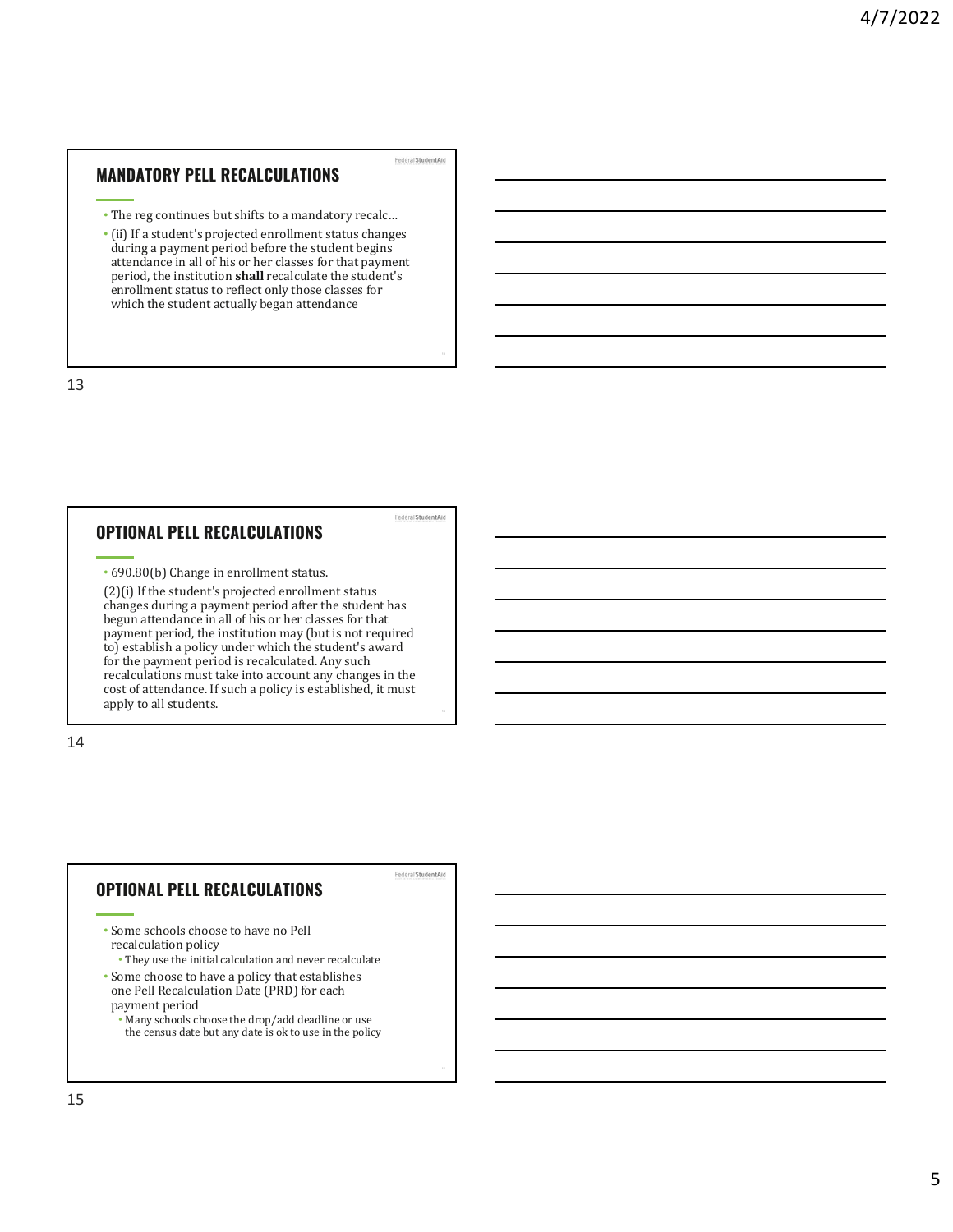# OPTIONAL PELL RECALCULATIONS • Still others choose to have a policy that establishes multiple Pell Recalculation Dates for each payment period • A date is established in each module that occurs in a given **• But the PRD could change if the student of the student of the student of the PRI Recalculation Dates for each payment date is established in each module that occurs in a given and payment period is or his ore proplicabl**

- payment period • Only one PRD is ever applicable to a given student at one time based on the latest module or term in which the
- student attends classes  $\bullet$  But the PRD could change if the student's classes change or his or her attendance changes

16



# FIVE SCENARIOS

FederalStudentAid

 $16$ 

- All deal with determining whether the student is, in fact, subject to having his or her Federal Pell Grant recalculated (recalc) based on a change in the student's enrollment status
- While a school sometimes discovers that a Pell recalculation is necessary when a student withdraws, this session is only about recalculations and NOT about withdrawals and R2T4
	- A Pell recalc is always done BEFORE an R2T4 calculation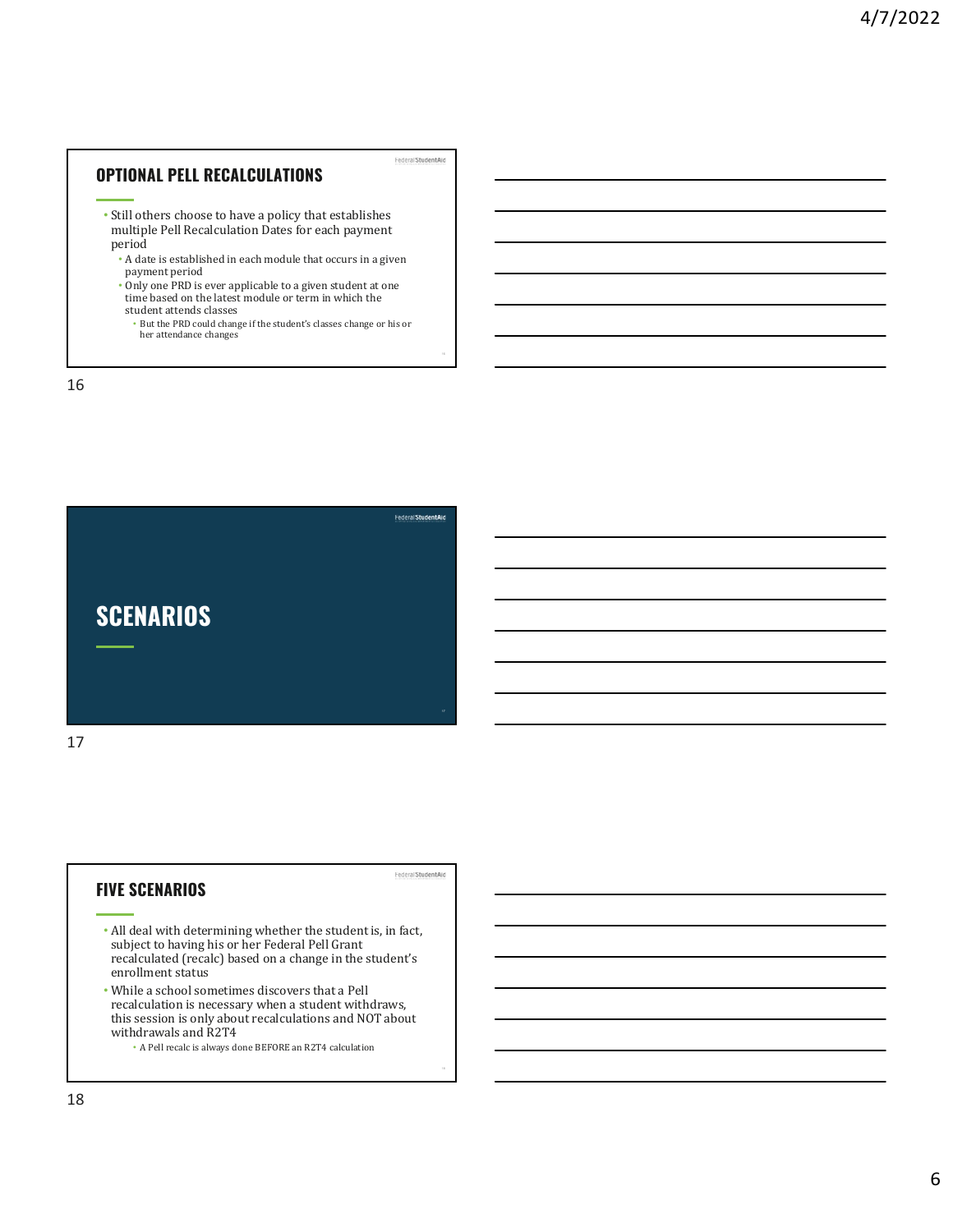

# UNIVERSITY OF CASABLANCA

• UC has a standard semester term calendar with a 16 week Fall, a 16 week Spring, and a 10 week Summer

FederalStudentAid

- Fall and Spring both have classes that last the entire semester but both also have two 8 week modules contained within the semester, Modules 1 and 2
- UC establishes a single PRD for each payment period which is the 12th day of each payment period
	- UC will not recalculate a student's Pell Grant, up or down, when enrollment changes after that date

20

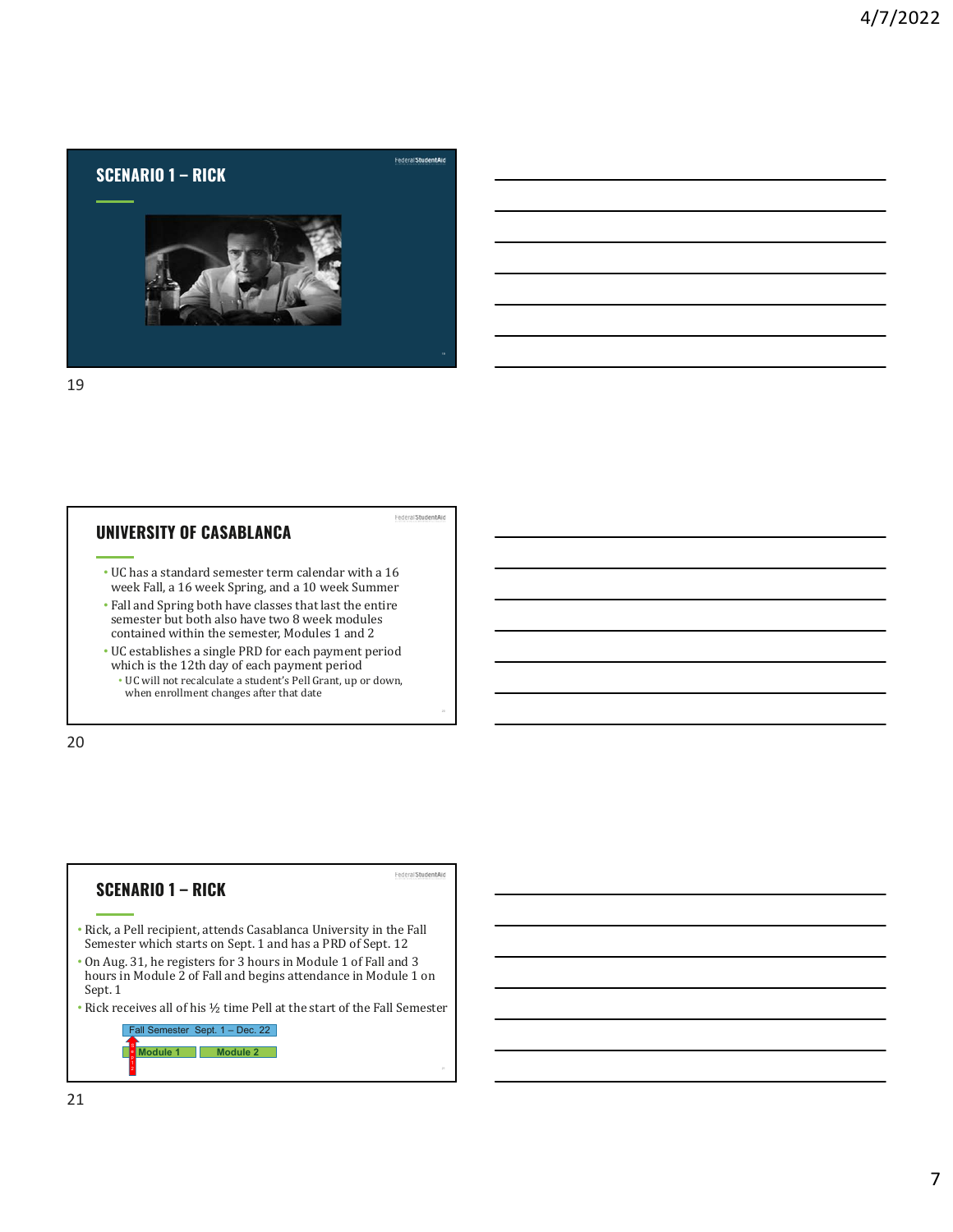



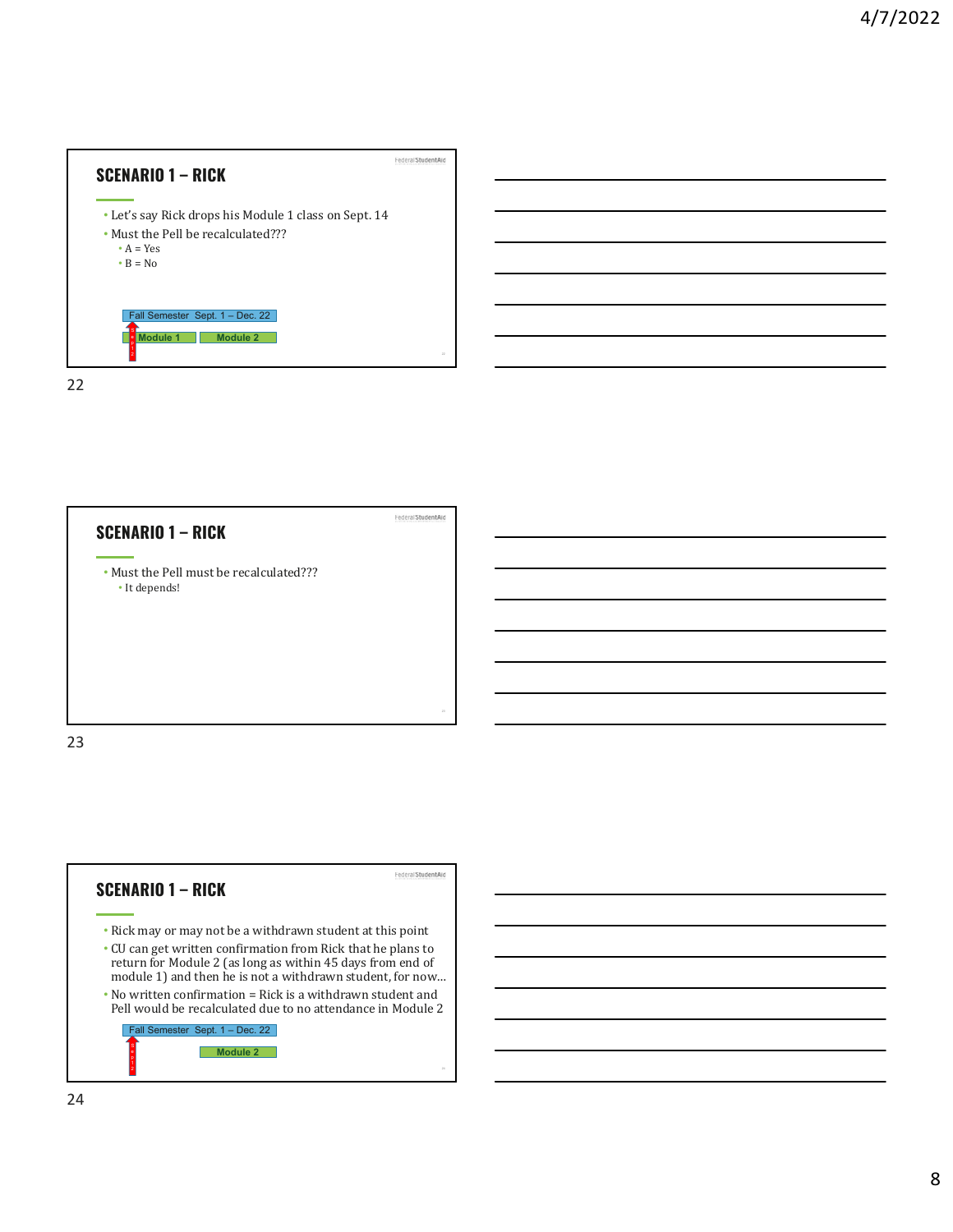



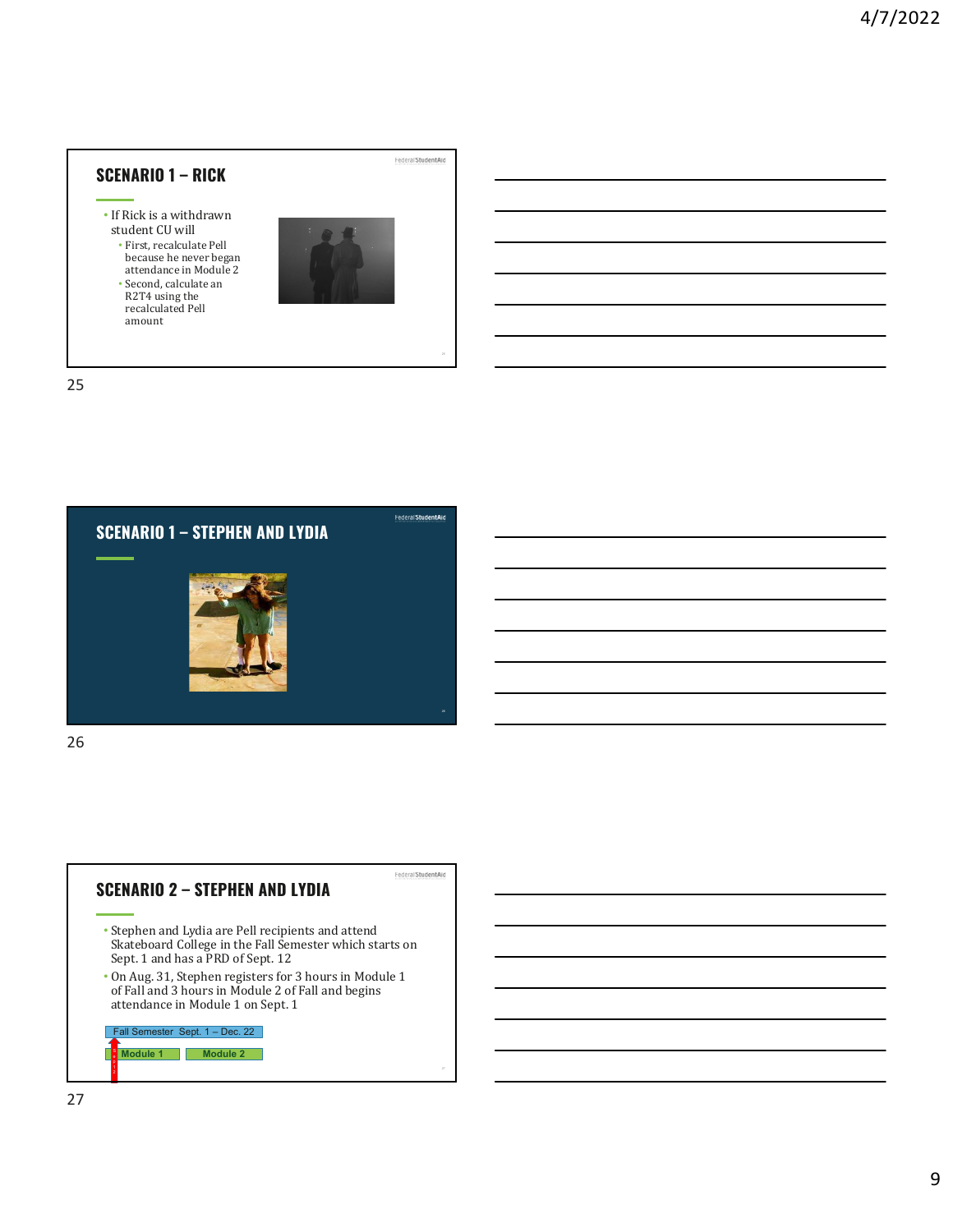



 $\bullet$  A = Yes •  $B = No$ 

29

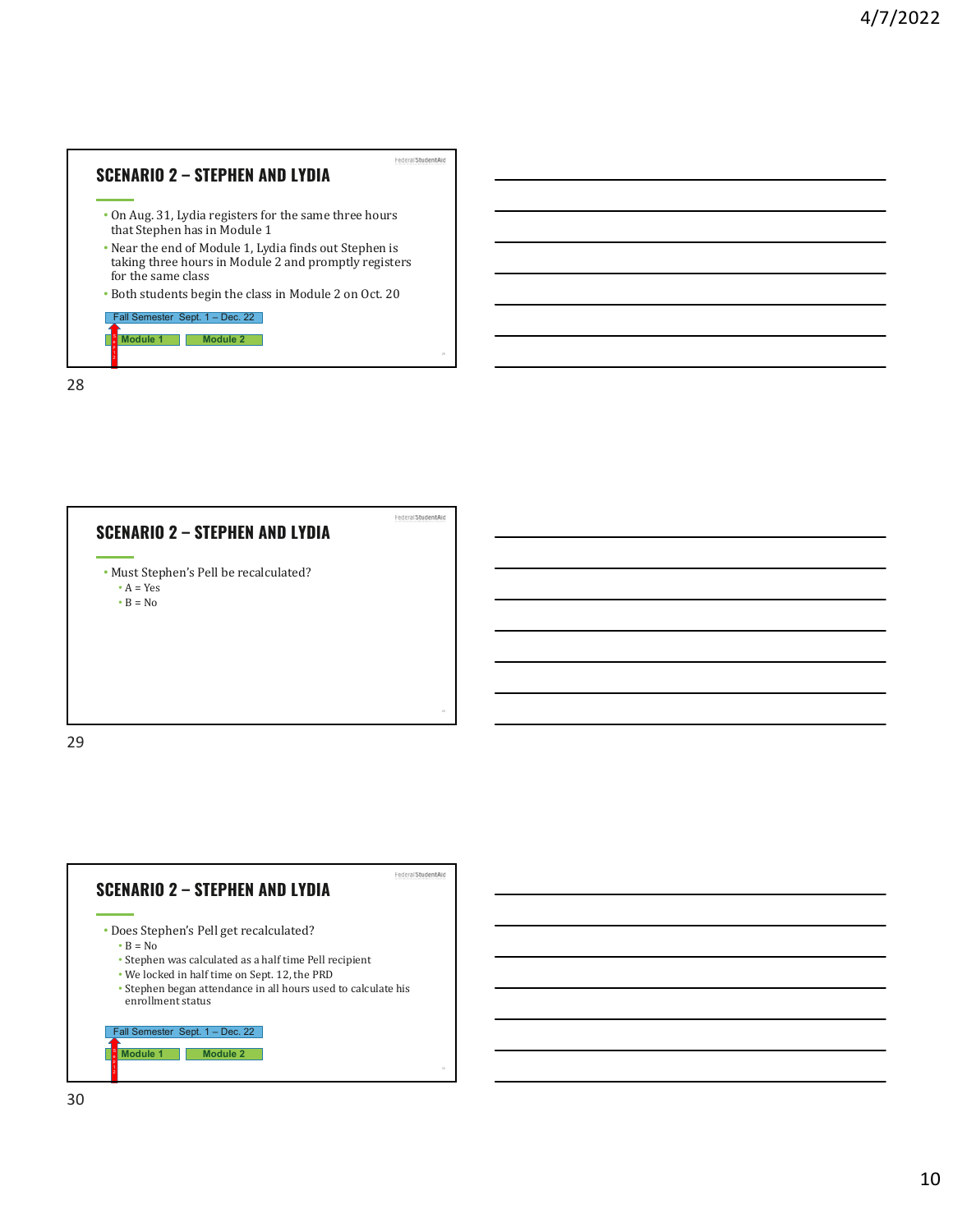



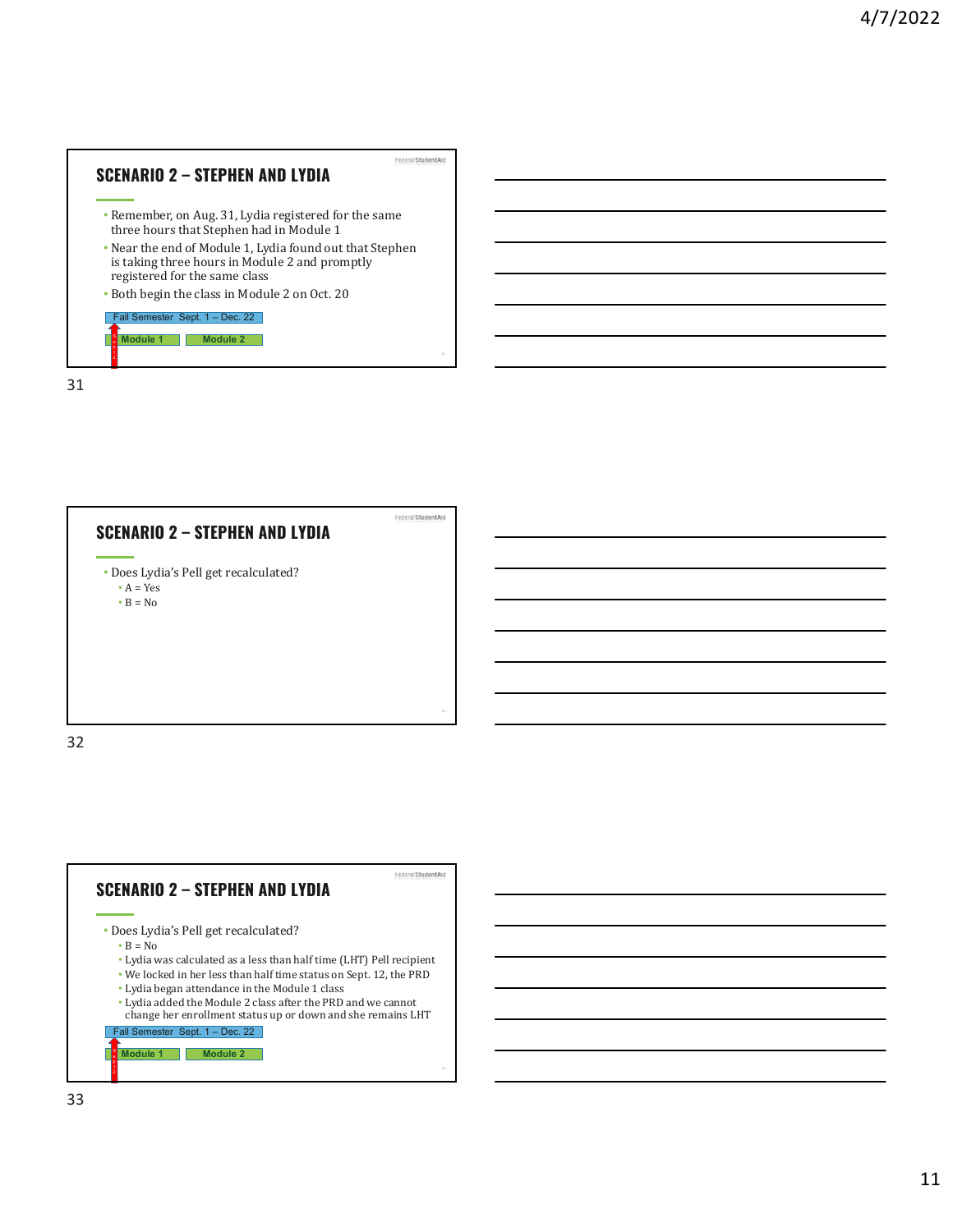# SCENARIO 2 – STEPHEN AND LYDIA AND JORGE

- Stephen and Lydia's friend, Jorge, decides to join them in the Module 2 class
- Jorge has filled out a FAFSA and is a Pell recipient

1. In the contract of the contract of the contract of the contract of the contract of the contract of the contract of the contract of the contract of the contract of the contract of the contract of the contract of the cont  $2<sub>1</sub>$ 

• He enrolls in Skateboard College on Oct. 8 and registers for three hours in Module 2 and begins attendance in that module on Oct. 20, along with his buddies, Lydia and Stephen **ENARIO 2 – STEPHEN AND LYDIA AND<br>
SEEP<br>
SEEP<br>
SEEP<br>
SEEP ARE AND SEPTER AND LYDIA AND<br>
SEEP ARE AND SEPTER AND AND SERVE AND AND SERVE AND THE SERVER AND THE SERVER AND THE PRODUCE 2 and PERSA and SEP ARE AND SEPTER FOR** 

| Fall Semester Sept. 1 – Dec. 22 |
|---------------------------------|
| Module <sub>2</sub>             |
|                                 |



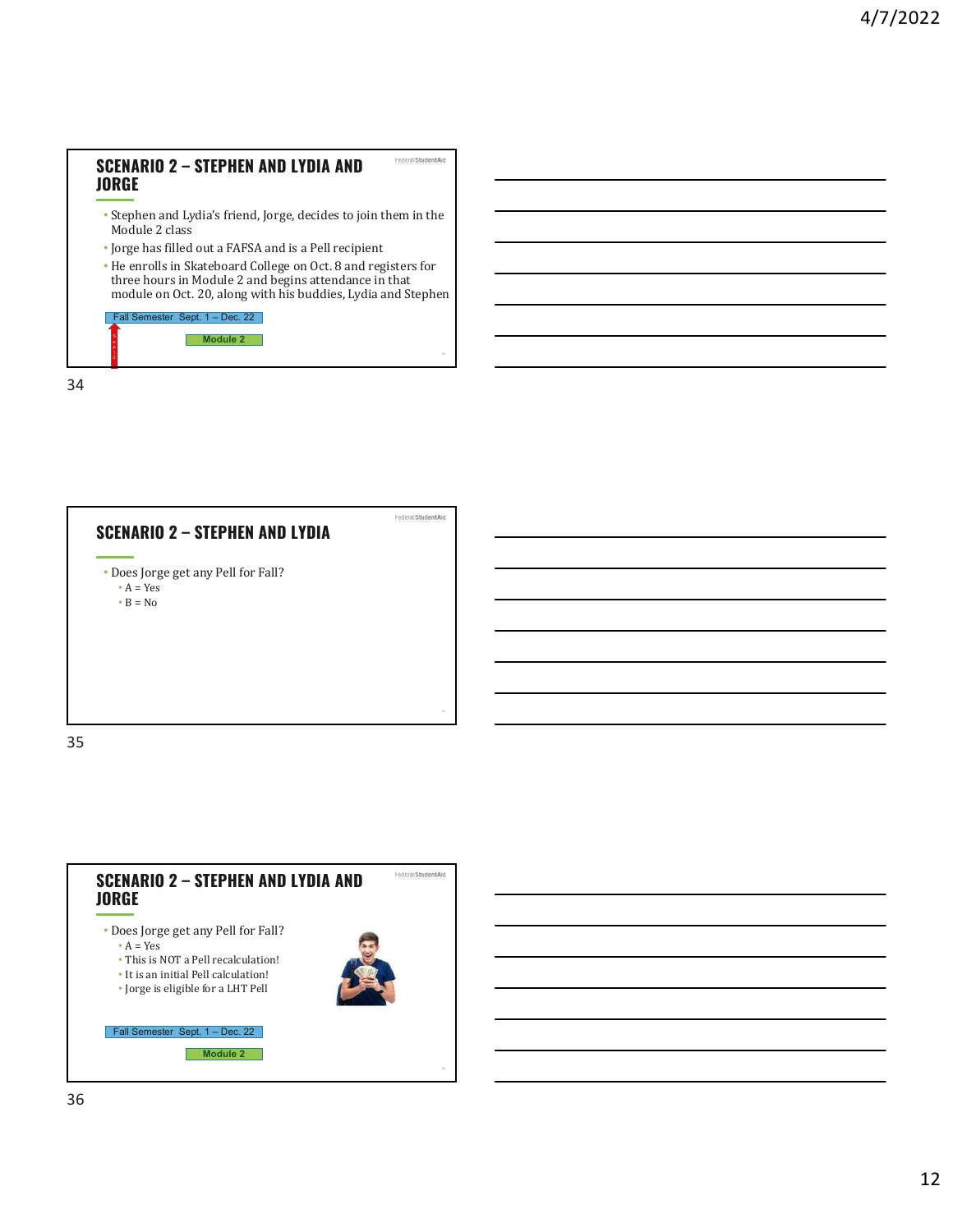



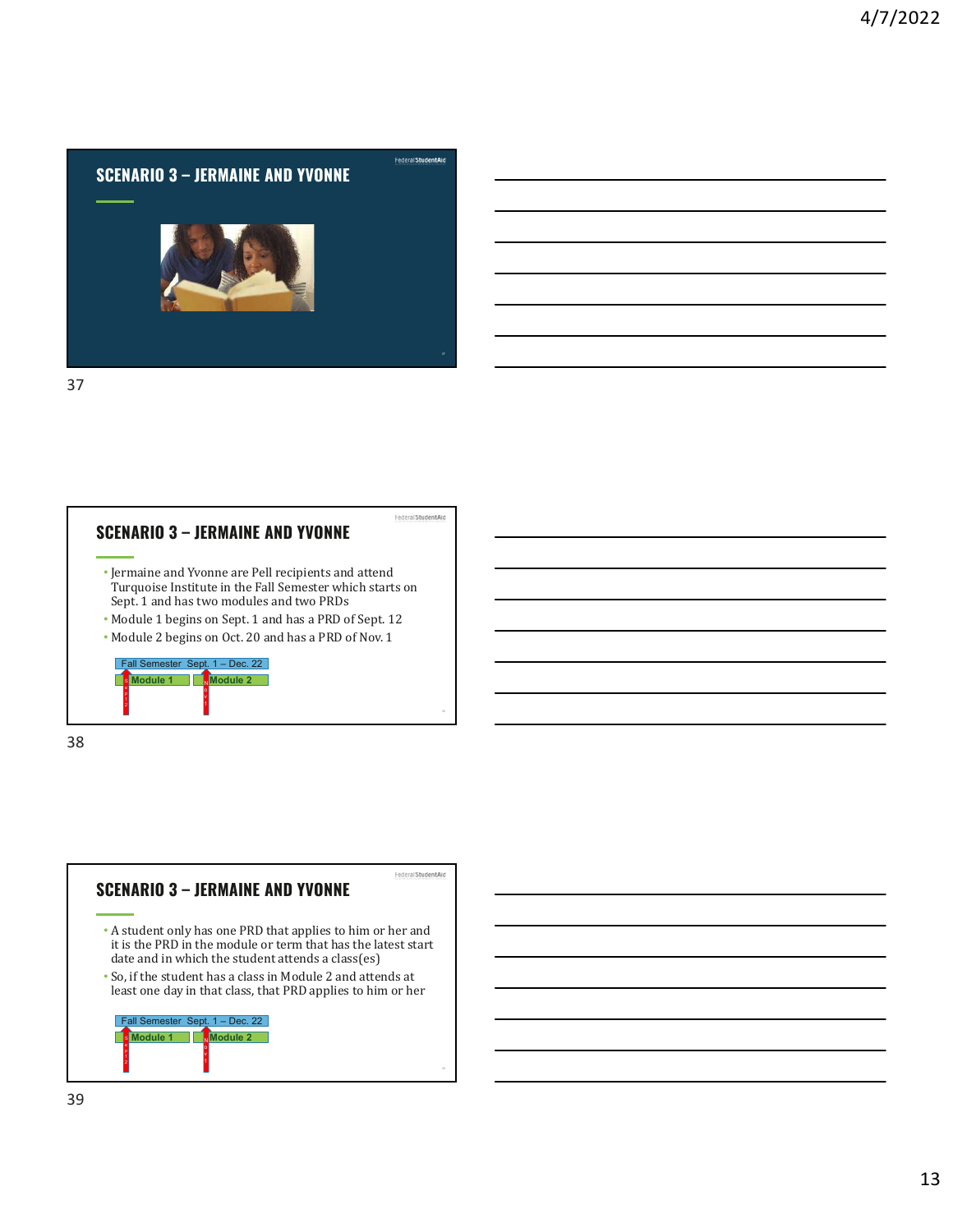# $\begin{array}{c|c}\n \textbf{SCENARIO 3 - JERMAINE AND YVONNE}\n \hline\n \end{array}$   $\begin{array}{c}\n \text{Fedron/Studentaled}\n \end{array}\n \begin{array}{c}\n \text{Fedron/Studentaled}\n \end{array}\n \begin{array}{c}\n \text{Fedron/Studentaled}\n \end{array}$ attends classes in Module 2, that PRD does not apply to him or her, and the PRD in Module 1 will apply • PRDs can change if the student's classes or modules change **NARIO 3 – JERMAINE AND YVONNE**<br>
The student does not have classes in Module 2, or never<br>
tends classes in Module 2, that PRD does not apply to<br>
m or her, and the PRD in Module 1 will apply<br>
NDS can change if the student's

| Fall Semester Sept. 1 - Dec. 22 |  |  |
|---------------------------------|--|--|
|                                 |  |  |
|                                 |  |  |
|                                 |  |  |

40



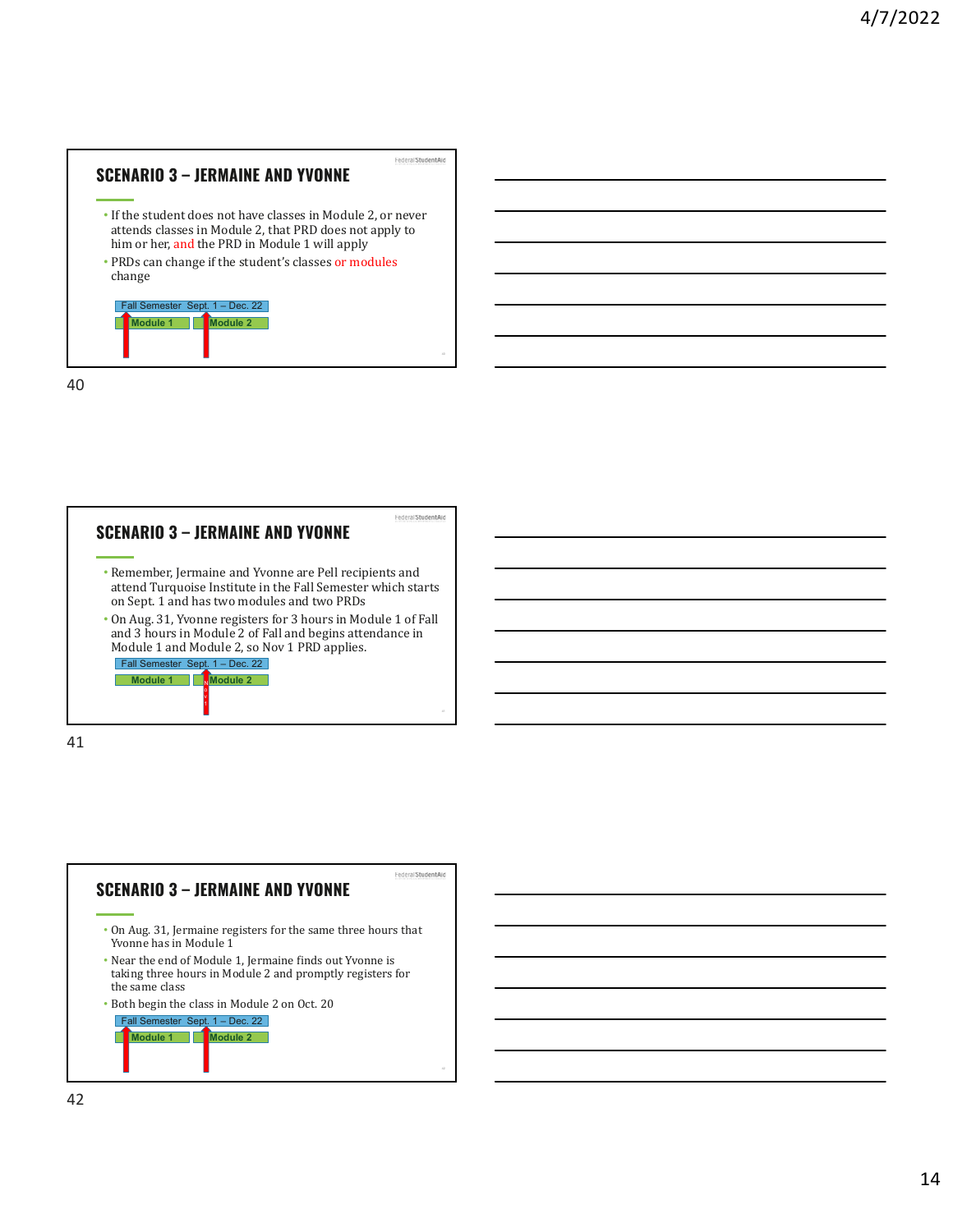# SCENARIO 3 – JERMAINE AND YVONNE<br>• Does Yvonne's Pell get recalculated?

•  $A = Yes$  $\cdot$  B = No

43



43

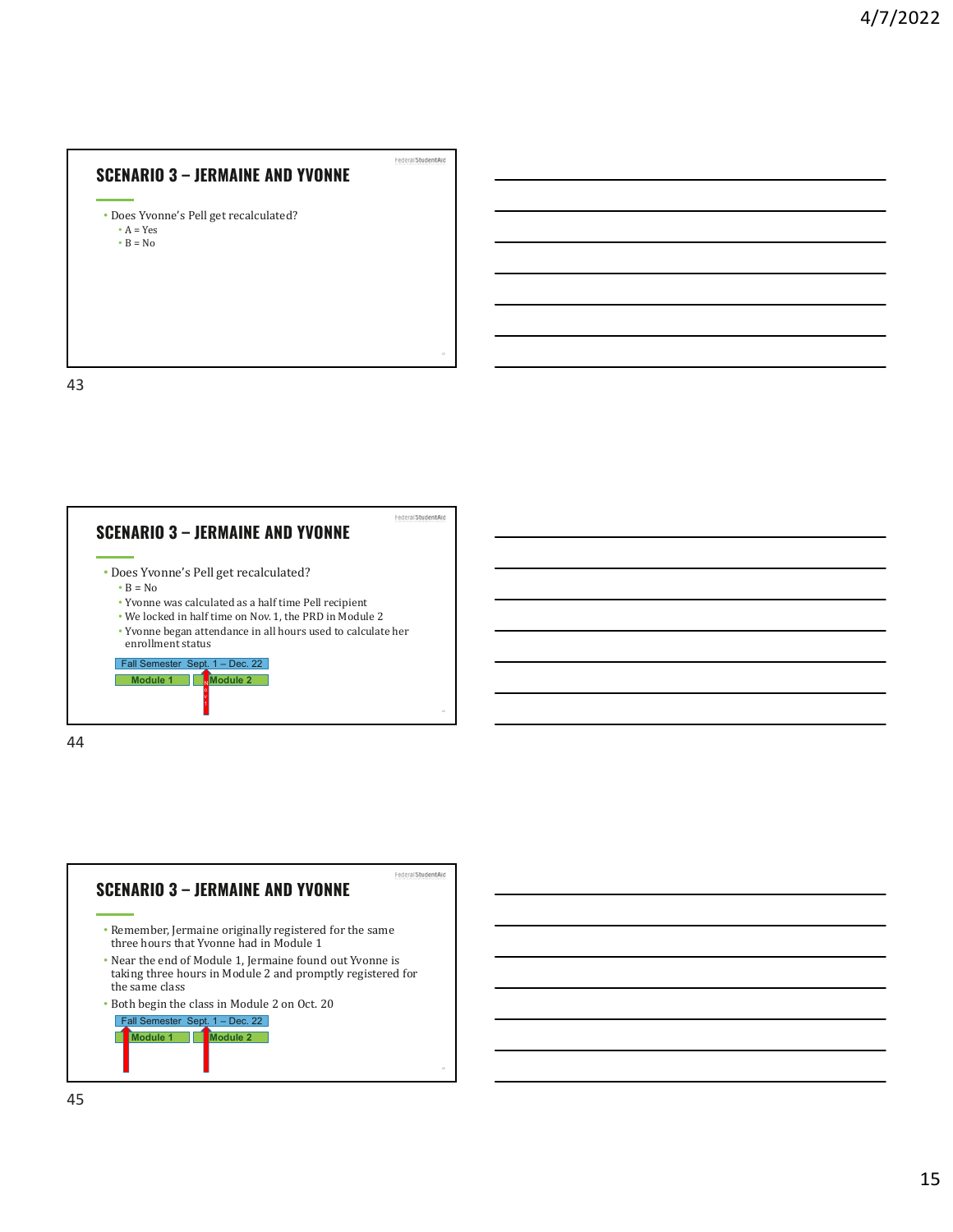# SCENARIO 3 – JERMAINE AND YVONNE<br>• Does Jermaine's Pell get recalculated?

•  $A = Yes$  $\cdot$  B = No

46



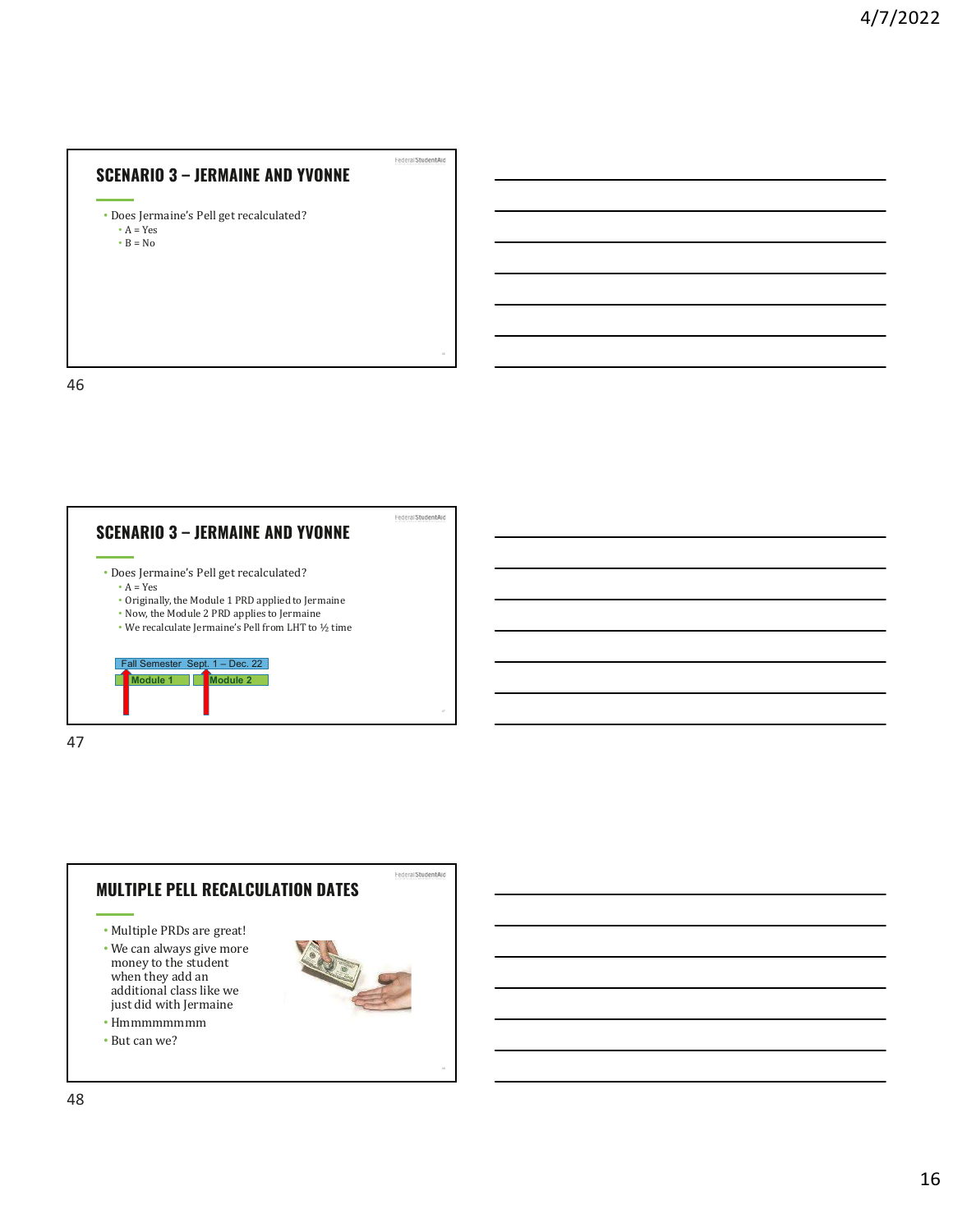



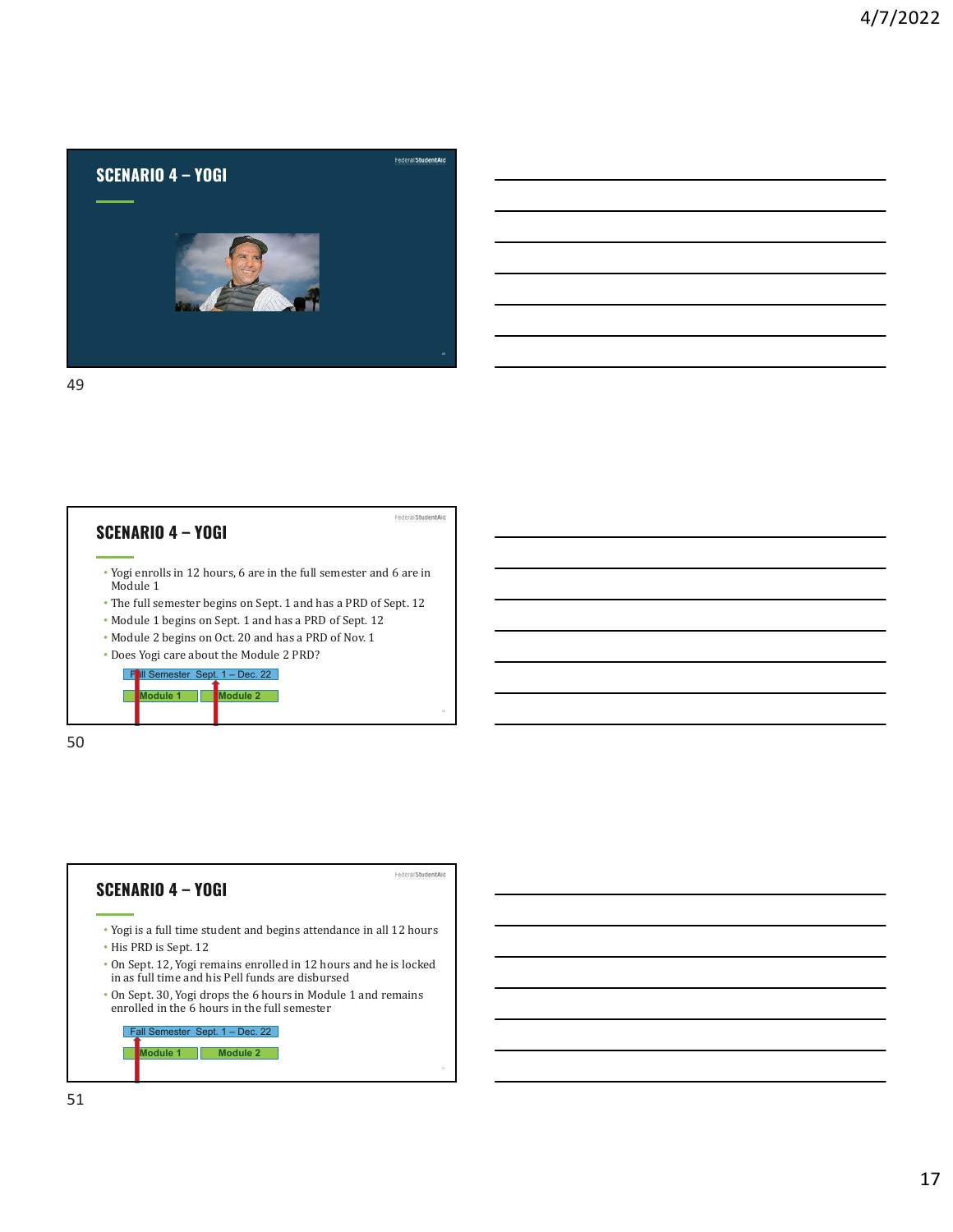SCENARIO 4 – YOGI  $\frac{1}{2}$ <br>
• Does Yogi's Pell get recalculated?<br>
•  $\frac{1}{2}$ •  $A = Yes$ •  $B = No$ 

52



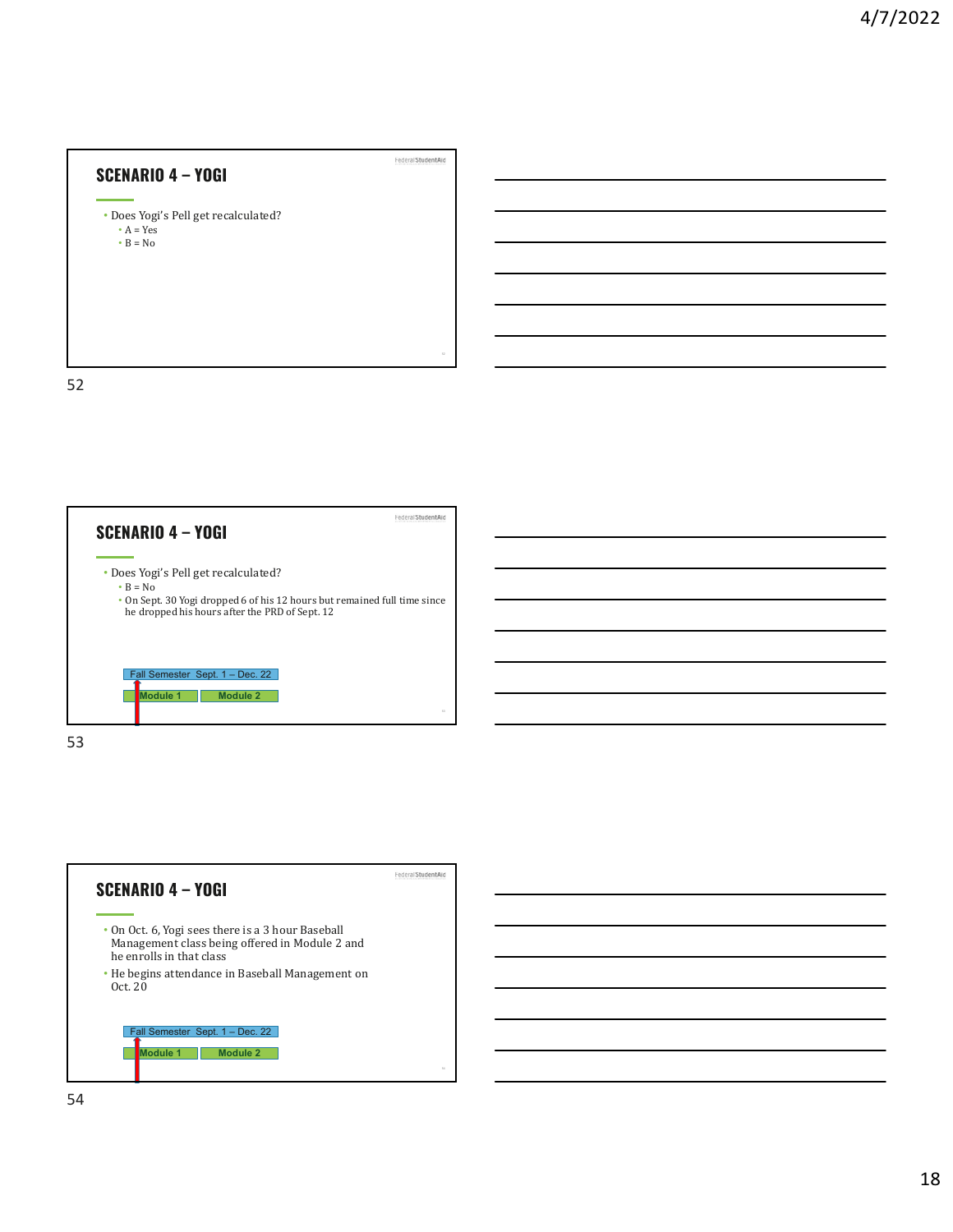SCENARIO 4 – YOGI  $\frac{1}{2}$ <br>
• Does Yogi's Pell get recalculated?<br>
•  $\frac{1}{2}$ •  $A = Yes$  $\cdot$  B = No

55



55

57

# recalculated • So will multiple PRDs ALWAYS result in more Pell Grant money for students? • Not always, but often they do

- School option
- Remember, if there are multiple PRDs, they can change based on the student's actions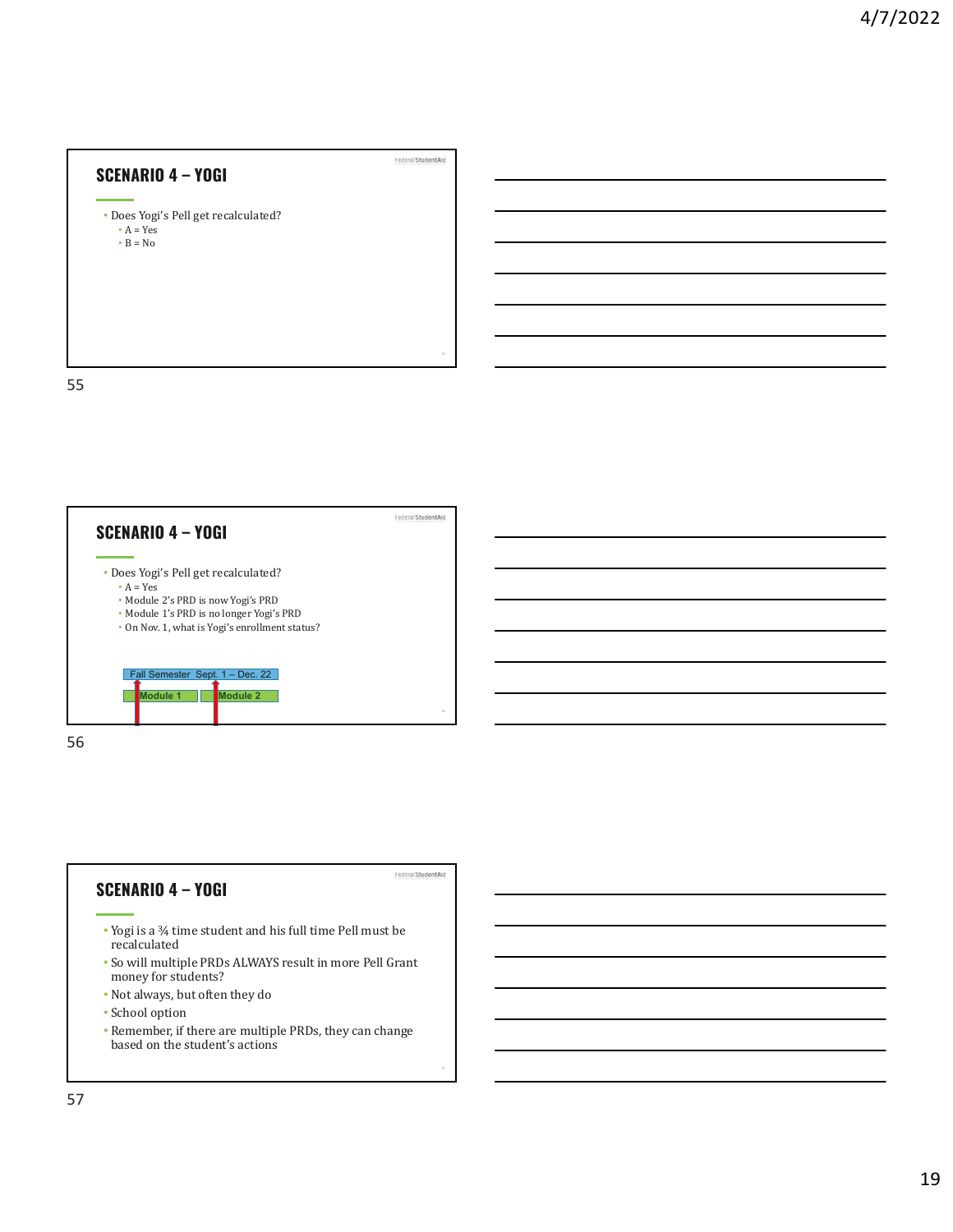



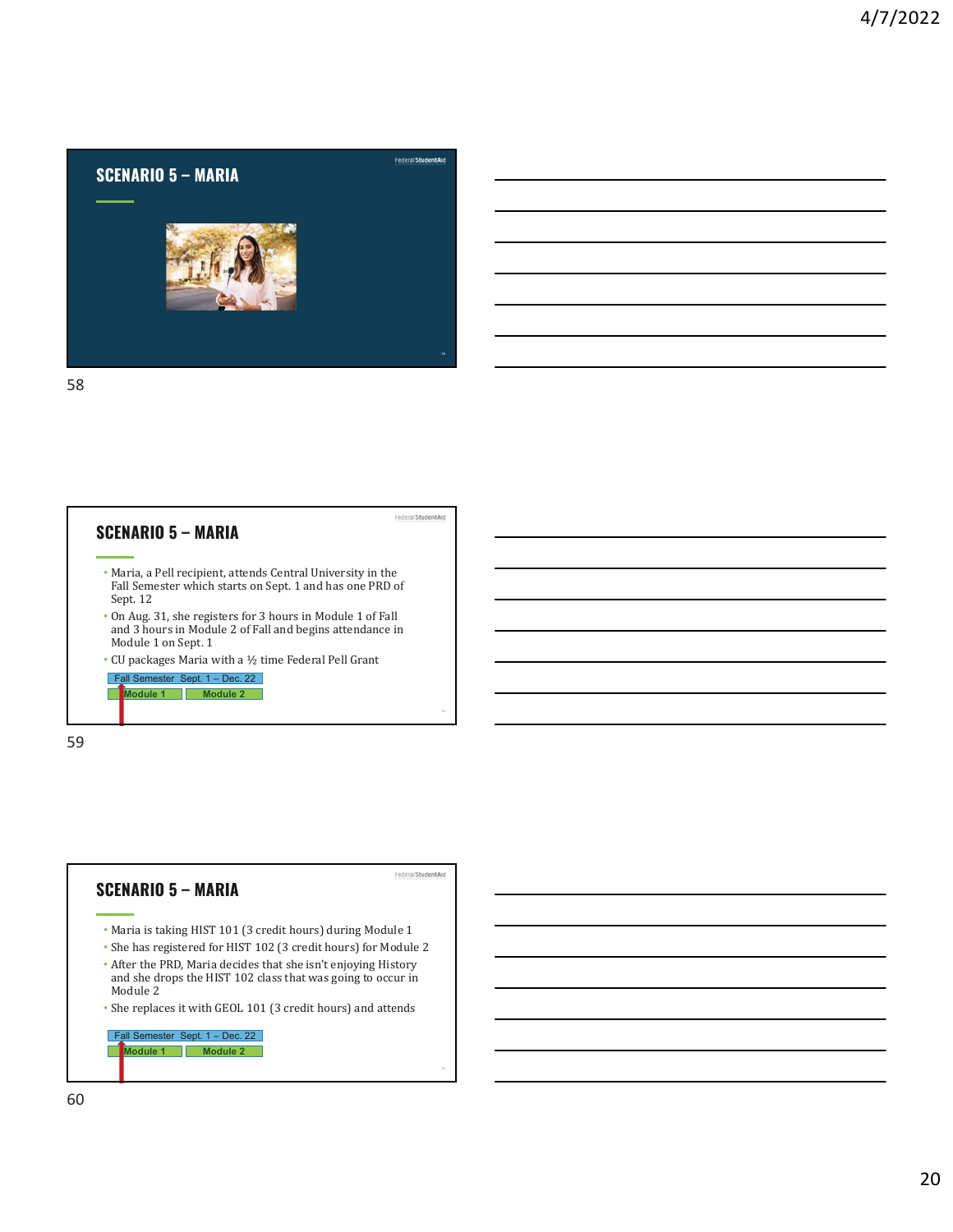SCENARIO 5 – MARIA<br>• Does Maria's Pell get recalculated??? •  $A = Yes$ <br> •  $\mathrm{B}=\mathrm{No}$ 

61



61<br>61

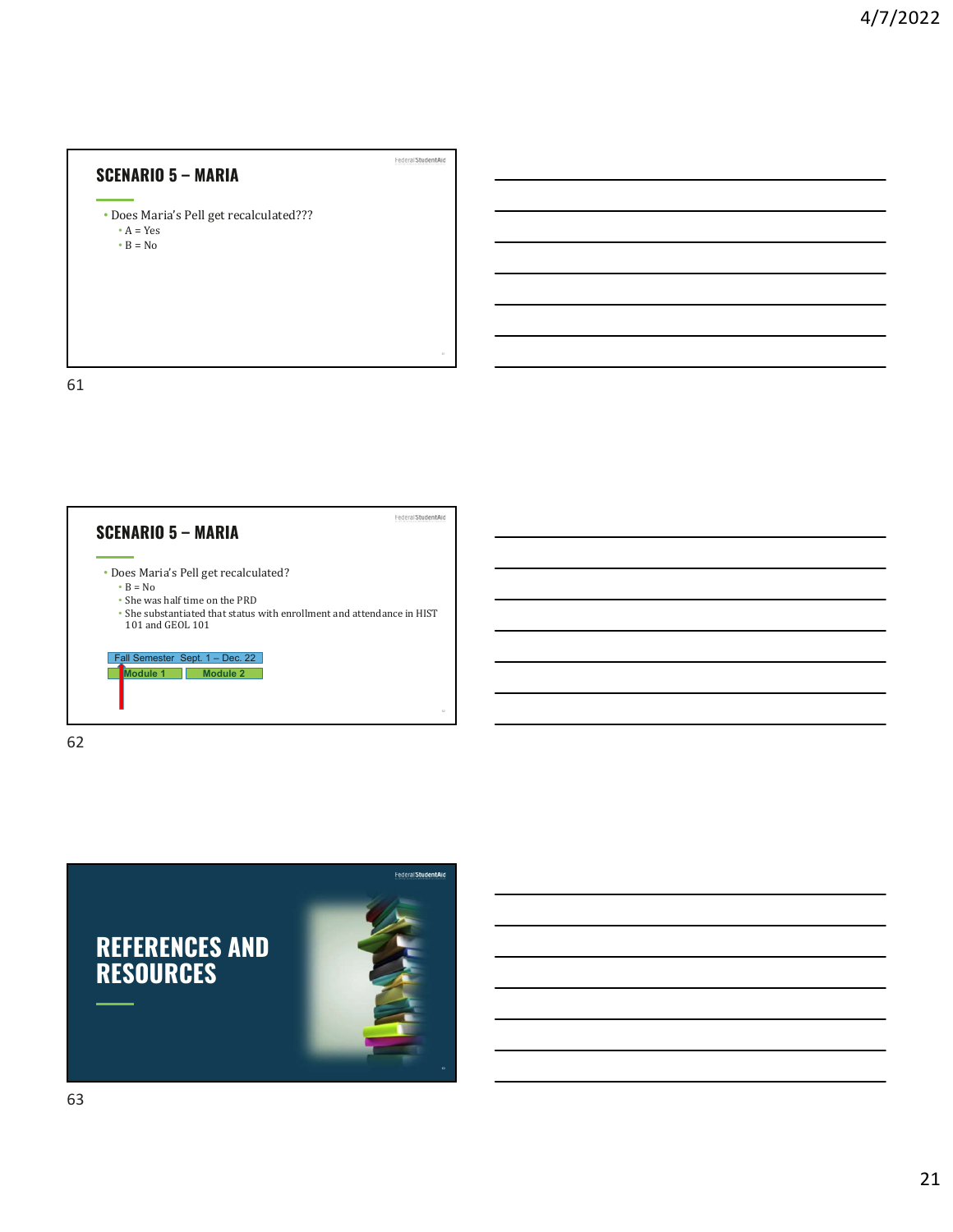# **REFERENCES**

- 2020-2021 FSA Handbook, Volume 3
- 34 CFR 690.80 in the Code of Federal Regulations

64



65



### Federal StudentAid

Federal Student Aid

 $\mathbf{64}$ 

 $\overline{66}$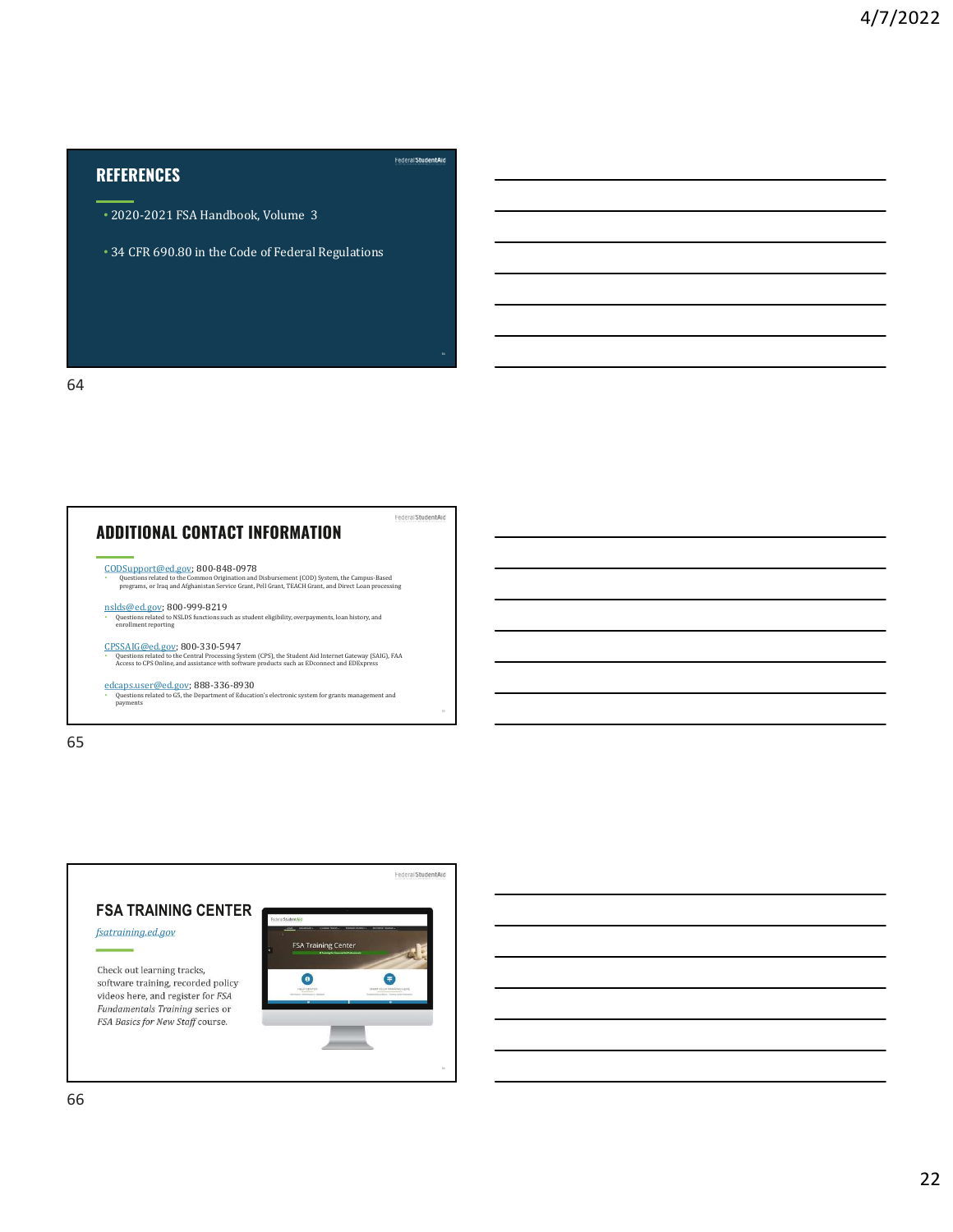# Federal Student Aid KNOWLEDGE CENTER fsapartners.ed.gov/knowledge-center IFAP is now the Knowledge Center! Subscribe for daily or weekly email updates. 67 and *67* and *67* and *67* and *67* and *67* and *67* and *67* and *67* and *67* and *67* and *67* and *67* and *67* and *67* and *67* and *67* and *67* and *67* and *67* and *67* and *67* and *67* and *67* and *67* and

67



# TRAINING FEEDBACK

FederalStudentAid

- All attendees receive email from FSA with link to online evaluation • Helps ensure quality training
	- $\bullet$   $\;$  Informs FSA of areas for improvement
	- Serves as effective tool for "listening" to our school partners